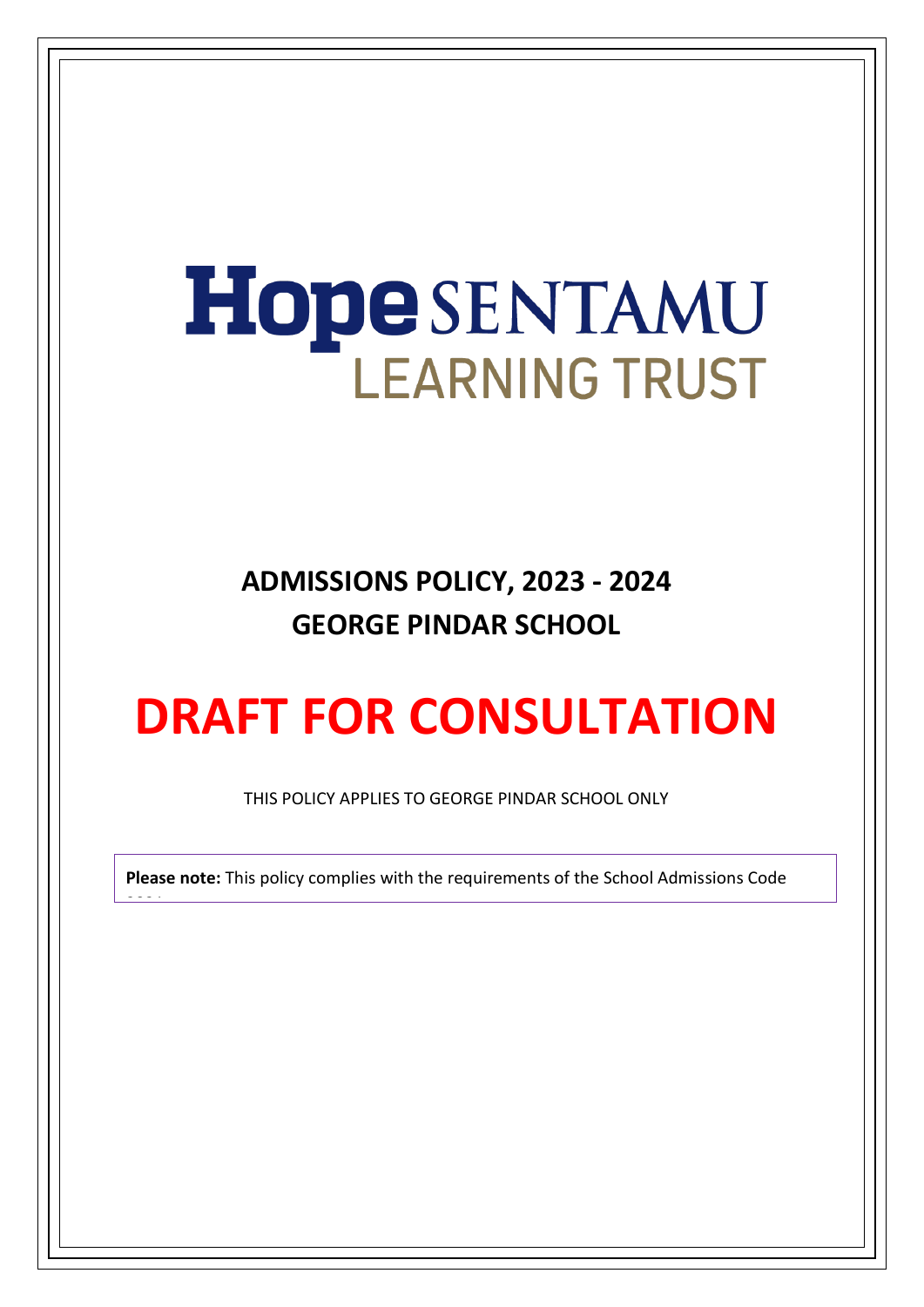

# **Admissions Policy**

# **GEORGE PINDAR SCHOOL ADMISSIONS POLICY FOR THE ACADEMIC YEAR 2023-2024**

# **Rationale**

George Pindar School works within the framework of the Co-ordinated Admissions Arrangements as set out by the North Yorkshire County Council for the admissions into Year 7. A waiting list will be kept until 31 December 2023. Appeals will be heard by an independent panel. Further details can be obtained from the school. For more information about the closing date for applications and the allocation date, please see the NYCC website[: www.northyorks.gov.uk/admissions](http://www.northyorks.gov.uk/admissions)

# **Introduction**

At **George Pindar School** we welcome all pupils, and places at the school are offered in an open, fair, clear and objective manner. We work to the principle that any parent/carer accessing our admissions arrangements will be able to understand easily how places for that school will be allocated, and will not be alienated or discouraged from applying based on admissions criteria.

#### **Published Admission Number (PAN)**

The Published Admission Number (PAN) is the number of pupils it is intended to admit into the first year group of school. This number for 2023 - 2024 is 150 places.

Admissions to George Pindar School can be defined as follows:

- 1. **Secondary transfer admissions**; students joining the school at the beginning of Year 7 through the Secondary Transfer Scheme.
- 2. **In-Year Admissions**; students joining a pre-existing year group or students joining the school as an in-year admission.
- 3. **In-Year Fair Access Protocol Admissions**; students joining the school who are admitted through the Collaborative as they are transferring outside the normal admissions round and may find it difficult to secure a school place.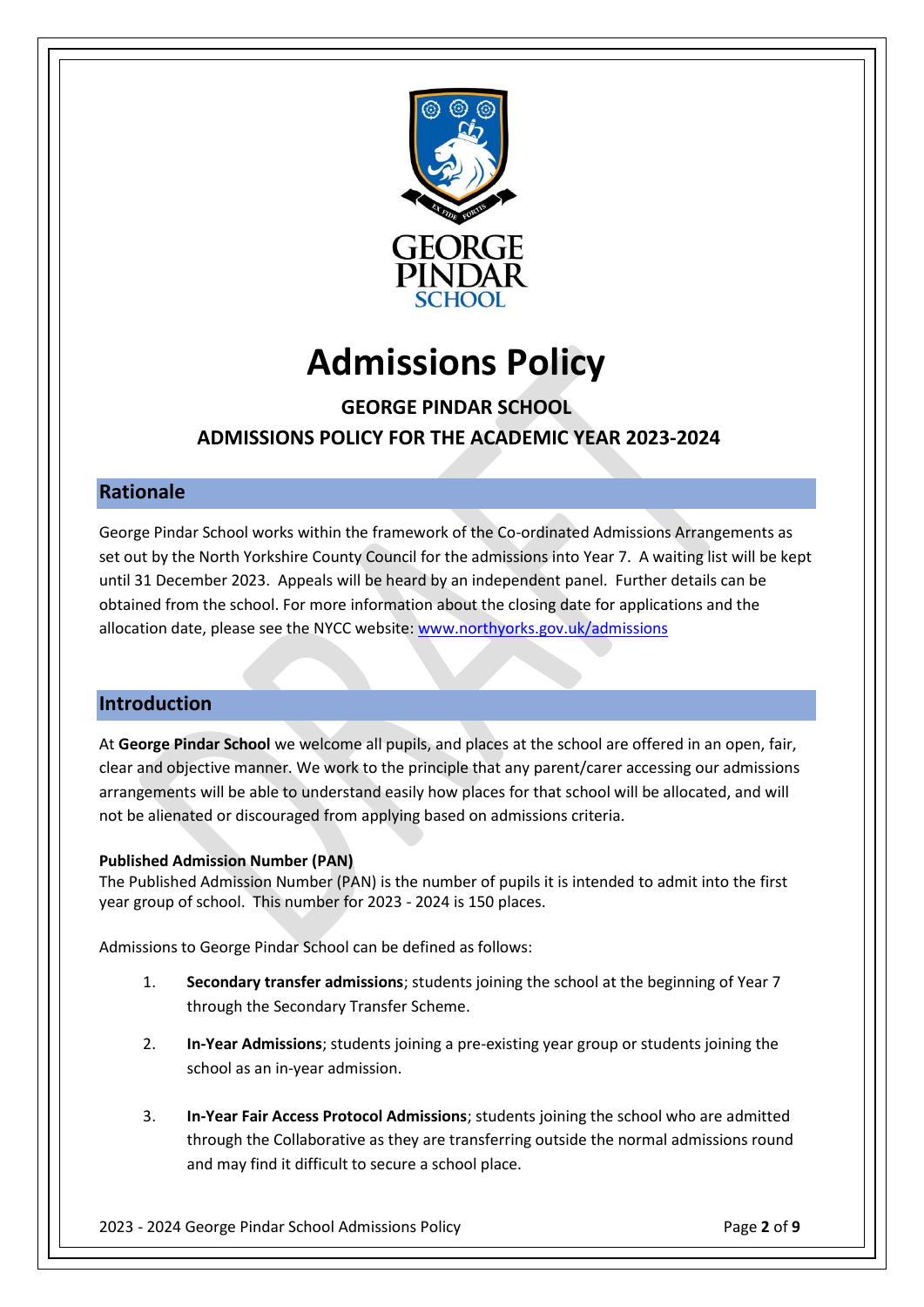# **Guidelines - Secondary Transfer Admissions**

- 1. The primary/secondary transfer scheme is co-ordinated by the Local Authority (LA). The LA write to all Year 5 families in June advising them that they should apply on-line for up to 5 secondary schools of their choice.
- 2. The deadline for applications is 31 October. The LA will then allocate school places using the priorities listed below.
- 3. The offer of a single school place will be made to families on 1 March. On or just before this date, schools will receive their Year 7 admission numbers.
- 4. The Year 7 admission list will be held, co-ordinated and updated by the school administrator.
- 5. Scarborough Area Common Transfer Forms will be delivered to the primary schools and completed and returned to School to inform setting, grouping and SEN resourcing.
- 6. The Head of Year 7 together with the SENCo will co-ordinate the sorting of Tutor Groups and will be kept updated as the admission list changes.
- 7. Applications for secondary transfer received by the LA after 2 March will be treated as inyear admissions.

# **Educational Health and Care Plan (EHCP) Admissions**

All governing bodies are required by section 324 of the Education Act 1996 to admit to the school a child with an Educational Health and Care Plan (EHCP) that names the school. This is not an oversubscription criterion. This relates only to children who have undergone statutory assessment and for whom a final Educational Health and Care Plan has been issued.

If the number of applications exceeds the Published Admission Number (PAN), after the admission of children where the school is named in the Education Health and Care Plan the following oversubscription criteria will apply:

# **Oversubscription Criteria - Priority listings**

#### **Priority Group 1:**

#### **Children who are either currently or have previously been 'looked after'**

A 'looked after child' or a child who was previously looked after but immediately after being looked after became subject to an adoption, child arrangements, or special guardianship order including those who appear [to the admission authority] to have been in state care outside of England and ceased to be in state care as a result of being adopted. A looked after child is a child who is (a) in the care of a

2023 - 2024 George Pindar School Admissions Policy Page **3** of **9**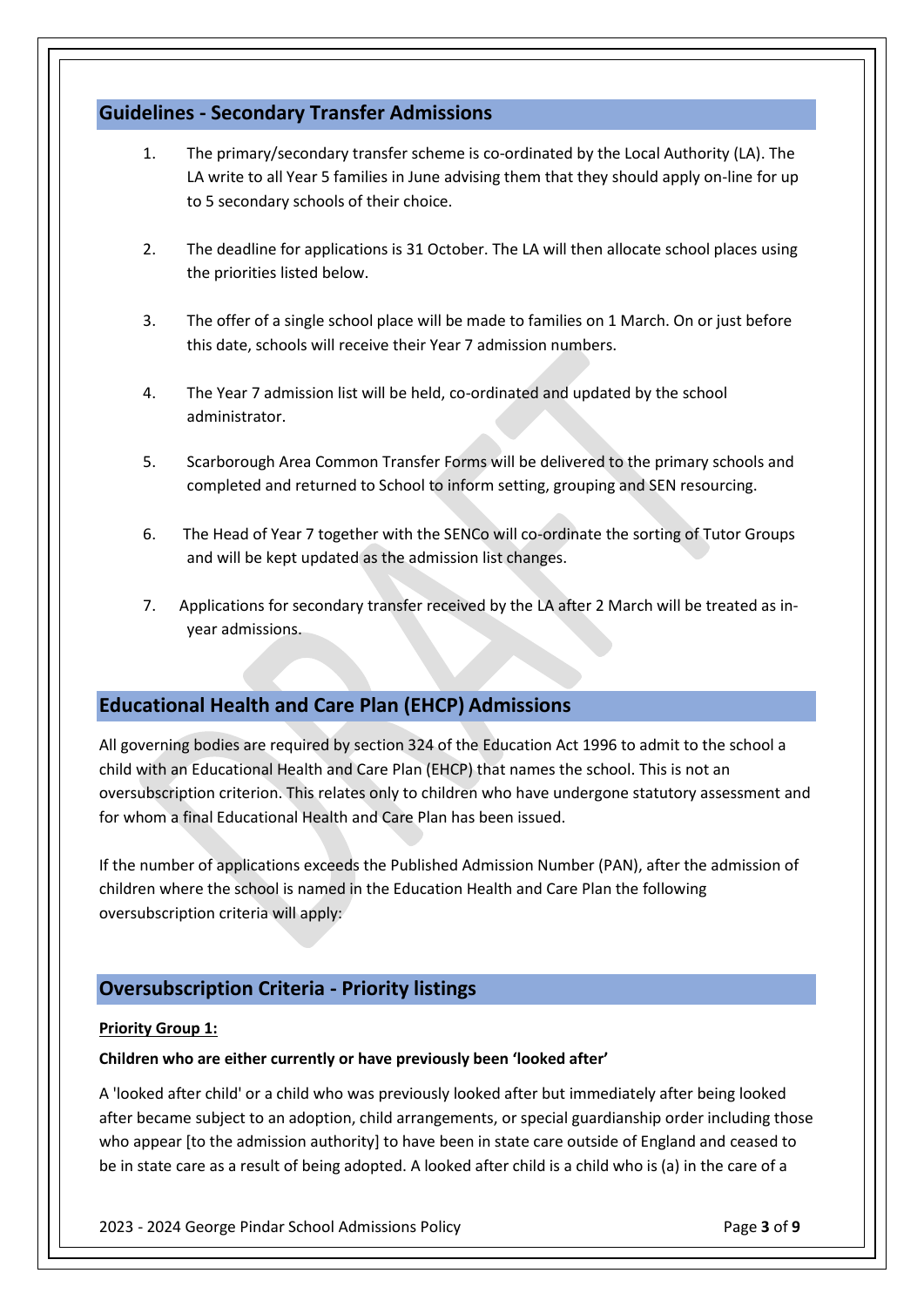local authority, or (b) being provided with accommodation by a local authority in the exercise of their social services functions (see the definition in Section 22(1) of the Children Act 1989).

#### **Priority Group 2:**

Children the Authority considers have special social or medical reasons for admission.

We will only consider applications on social or medical grounds if they are supported by a professional recommendation from a doctor, social worker, or other appropriate professional. The supporting evidence should set out the particular social or medical reason(s) why the school in question is the most suitable school and the difficulties that would be caused if the child had to attend another school. Panels of professionally qualified people will consider all applications made under priority group 2.

#### **Priority Group 3:**

Children living within the normal area of the school. (Refer to tie break)

#### **Priority Group 4:**

Children of staff at the school.

Priority in this oversubscription criteria is given in either or both of the following circumstances: a) Where a member of staff has been employed at the school for more than two years at the time when the admission to the school is made, and/or b) the member of staff has been recruited to fill a demonstrable skill shortage.

#### **Priority Group 5:**

Children living outside the normal area of the school. (Refer to tie break)

Children in higher numbered priority groups will be offered places ahead of those in lower numbered priority groups. All applications within each priority group will be considered equally (i.e. all applications, regardless of order of preference).

**Tie break:** If there are not enough places for all the children in one of these priority groups, we will give priority first to those with a sibling at the school in September 2022 (in all cases sibling refers to brother or sister, half brother or sister, adopted brother or sister, step brother or sister, or the child of the parent / carer's partner where the child for whom the school place is sought is living in the same family unit at the same address as that sibling ) and then to those living nearest the school.

If within a priority group there are not enough places for all those with a sibling at the school in September 2022, we will give priority to those children with a sibling living nearest the school. All distance measurements are based on the nearest route recognised by the County Councils electronic mapping system from a child's home address to school. The measurement is made from a fixed point within the dwelling, as identified by Ordnance Survey, to the nearest school entrance using footpaths and roads. The routes measured to determine the allocation of school places will be those recognised by the electronic mapping system used by the school admissions team.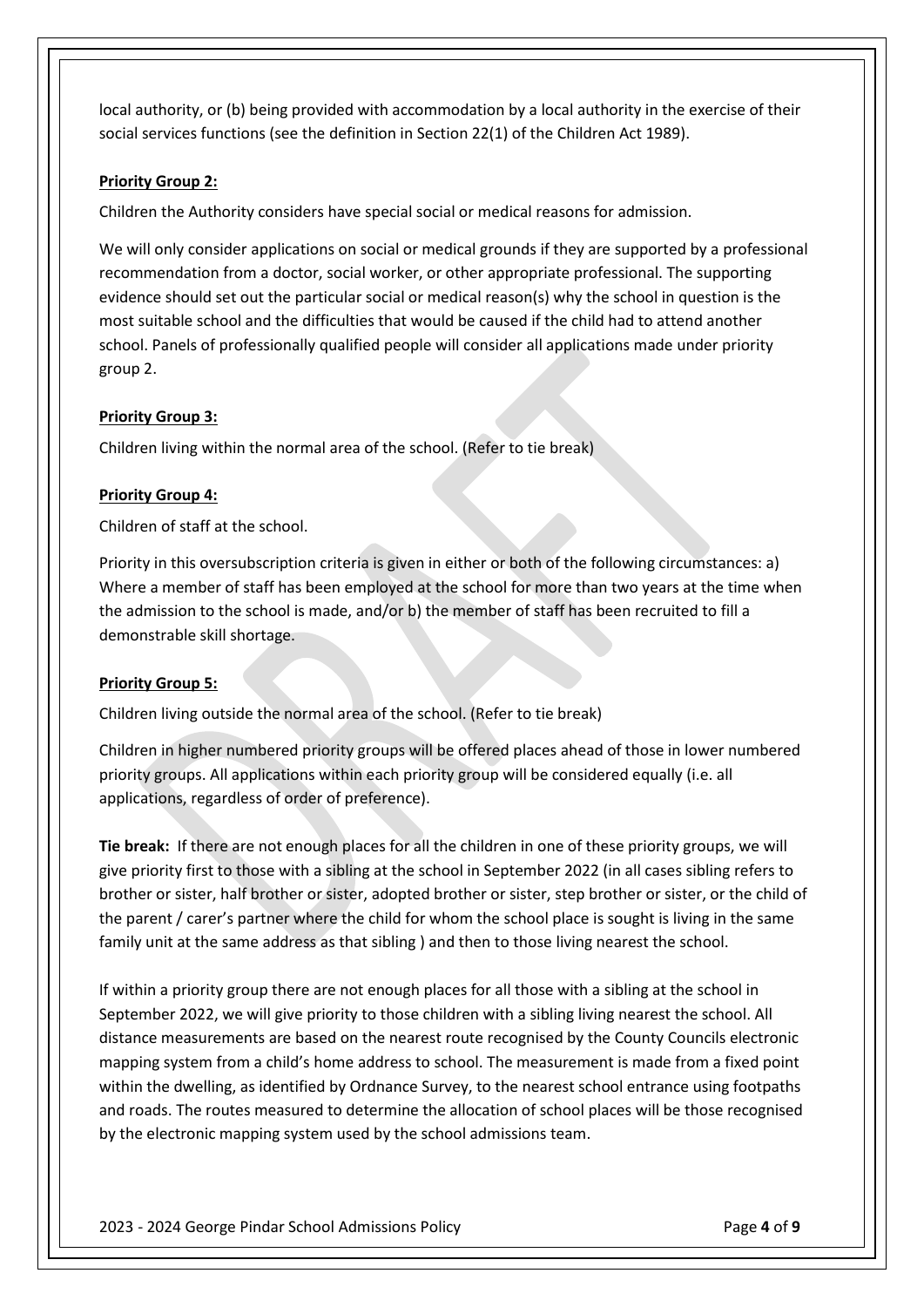If the distance tie-break is not sufficient to distinguish between applicants in a particular priority group a random allocation will be used.

# **RANDOM ALLOCATION PROCEDURE**

Random allocations are necessary where:

- 1. There is more than one applicant ranked equally according to the published admission rules and there are insufficient places available to allocate all of the equally ranked applicants.
- 2. This occurs where applicants are equidistant from a school because the usual method of measuring distance to the school results in two unrelated applicants having the same distance measurement. Each random allocation event only holds for the allocation of the currently available school place. On any waiting list the remaining applicants remain equally ranked and any further place is offered as the result of a further random exercise. In making a random allocation it is important that there is scrutiny from a person who is not involved in the allocation process.

# **DEFINITION OF ROLES**

Independent Scrutineer (IS) – this is a person who ensures the process is carried out in a correct and transparent way. The IS must be independent of the school for which the allocation is to be made and also must be independent of the Council's Admissions and Transport team. Admissions Officer (AO) – this is an officer from the Council's Admissions and Transport team who is responsible for carrying out the administration of the random allocation procedure and recording the results, under the scrutiny of the IS. Person who makes the draw (P) – this must be a person independent of the school for which the allocation is to be made and must be a person who is not part of the Council's Admissions and Transport team.

# **PROCESS TO BE FOLLOWED**

**N.B. This entire process is to be carried out in sight of, and under the scrutiny of, the IS** 

- 1. The AO allocates each pupil to be included in the draw a number and records it on the 'Random Allocation Cross Reference Sheet'. This is placed in a sealed envelope.
- 2. The AO prepares as many equal sized pieces of white paper as are necessary, which are numbered consecutively.
- 3. The AO folds each numbered sheet and seals them in identical envelopes, i.e. envelopes with no visibly identifiable differences.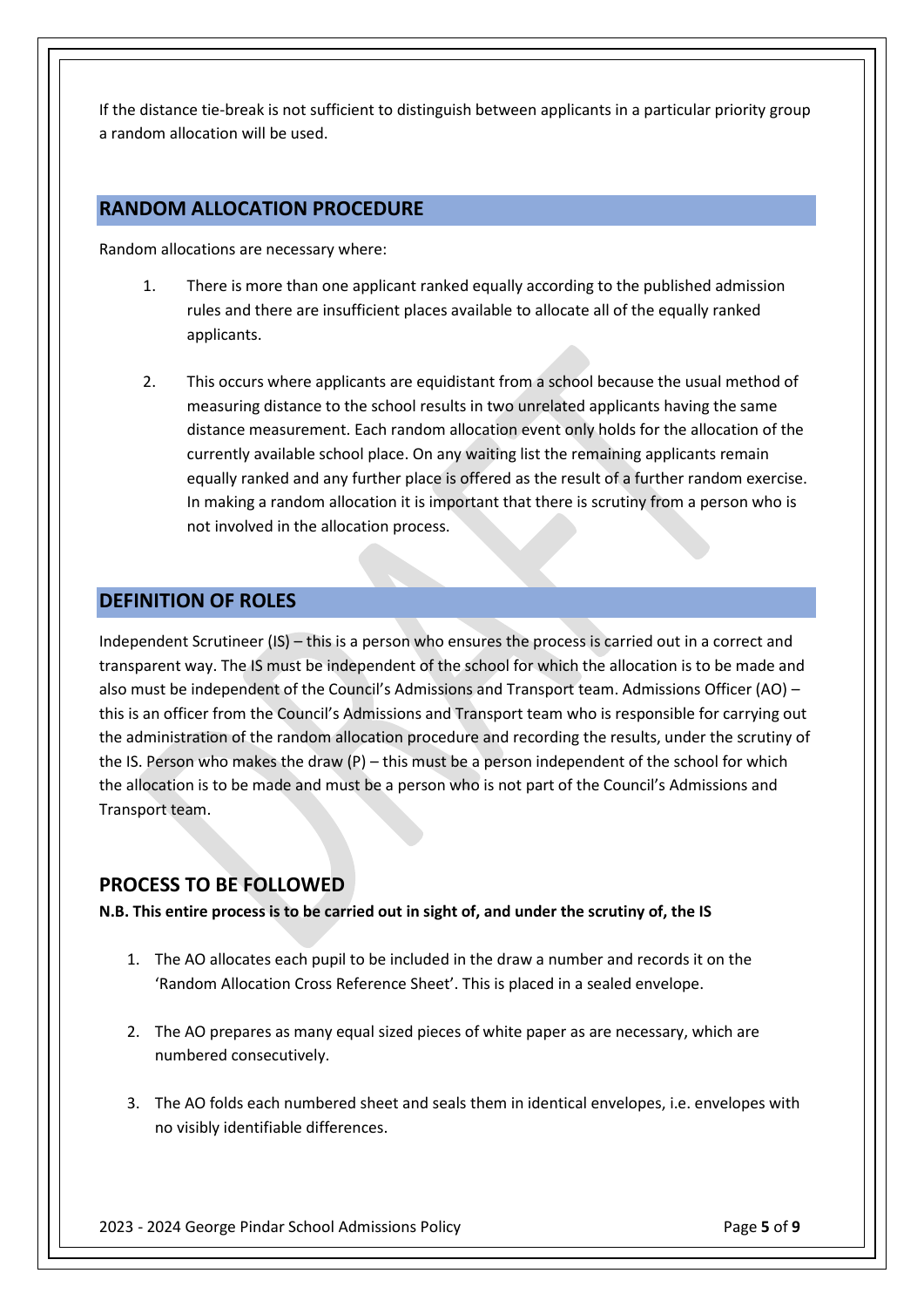- 4. The AO shuffles the envelopes and hands them to P who shuffles the envelopes again, picks one envelope and opens it.
- 5. The AO records the first number drawn on the 'Random Allocation Record sheet'.
- 6. If more than one place can be offered they continue to draw envelopes and record numbers until all of the available places are allocated.
- 7. The AO then opens the previously sealed envelope containing the 'Random Allocation cross reference sheet' and records the numbers drawn on the 'Random Allocation cross reference sheet', marking clearly which child(ren) has (have) been allocated a place and which have not.
- 8. Once the process has been completed, the AO, IS and P should sign and date both the 'Random Allocation Record sheet' and the 'Random Allocation cross reference sheet' in order to certify that the procedure has been carried out correctly.

# **Appeals**

- 1. Applicants refused a place at the school have a statutory right of appeal. If a preference for a place at the school is refused, the applicant will be informed of the reasons and of their right of appeal. This right does not apply if they are allocated a place but it is not in their preferred year group.
- 2. Hope Sentamu Learning Trust subscribes to the North Yorkshire County Council's independent appeals procedure and any decision made under this admissions policy can be appealed using that process. Appeals are heard by an independent appeals panel and their decisions are legally binding in line with the School Admission Appeals Code.
- 3. Applicants will only be able to appeal once in any one school year unless, in exceptional circumstances, the admissions authority has accepted a second application because of a significant and material change in the circumstances of the parent/carer, child or school.

# **False Information**

Where an offer of a place has been made on the basis of fraudulent or intentionally misleading information, which has effectively denied a place to a child with a stronger claim, the offer of a place will be withdrawn.

# **Late Applications**

- 1. Applications received after the relevant closing date for applications of may be treated as 'late' applications – that is processed after all 'on- time' applications. In the secondary admissions round, applications will be treated as late from 01 November 2022.
- 2. Where possible, 'late' applications and changes of preference and/or circumstances will be treated as 'on-time' applications if:

2023 - 2024 George Pindar School Admissions Policy Page **6** of **9**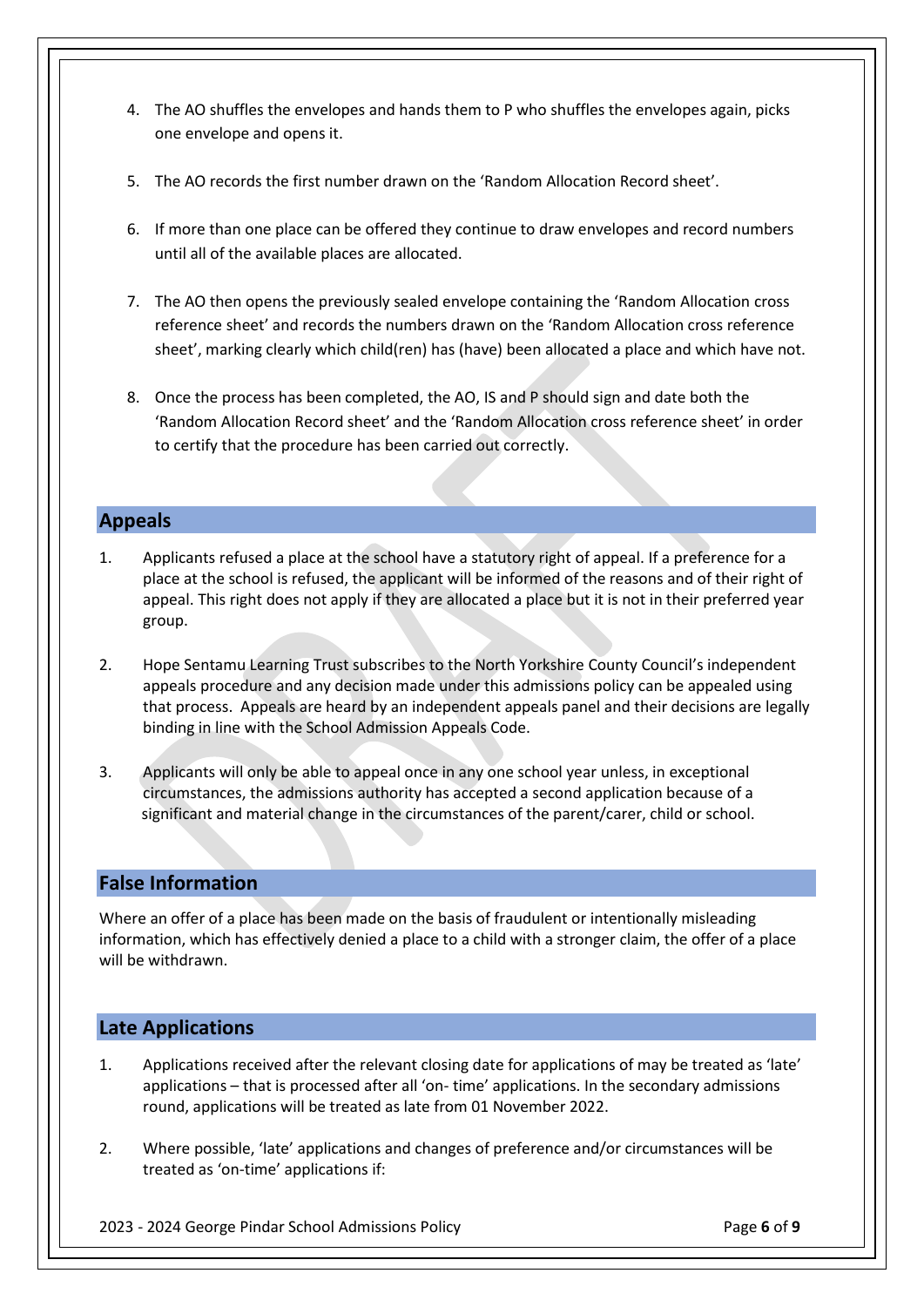- a) this is accompanied by a satisfactory reason provided at the time of application; and
- b) it can be accommodated within the timescales of the coordinated scheme and/or admissions authority's processes.
- 3. Late applications received after the offer day, but before the start of the school year will be processed using the same arrangements and criteria as 'on-time' applications, although the availability of places will depend on where places are still available as well as the preferences of applicants.
- 4. Late applications received after the first day of the school year will be considered as 'in-year' applications. However, these preferences, if unsuccessful, will be held on a waiting list until the end of the first term in line with 'on-time' applications.

# **Waiting List**

- 1. If a school is oversubscribed, a waiting list will be held from when offers have been made until 31 December 2023. After 31 December 2023, if there is still a waiting list, an 'in-year' waiting list is then held until the end of that school year. Beyond the first school year, refused preferences do not 'roll over' into future school years. Should applicants wish to remain on a waiting list for a future school year, they should submit a new application by 1 June in the relevant year.
- 2. A child's position on the list will be determined by the oversubscription criteria set out above and will reflect their current circumstances where these circumstances have been provided to the admissions authority. The list will also contain all other on-time and late preferences that have been refused or are requested. Should a place become available while the waiting list is in operation, a place will be made available to the applicant on the top of the waiting list on the day the place became available.
- 3. Applications may only be made once for each school year unless there has been a significant and material change in the circumstances of the parent/carer, child or school, which the admissions authority agrees requires a new application.
- 4. Being on a waiting list does not affect a parent/carer's right of appeal against an unsuccessful preference.

# **In-Year Admissions**

#### **Local Authority's Co-ordinated Admission Scheme**

George Pindar School participates in the Local Authority's Co-ordinated Admission Scheme for in-year admissions. If parents/carers wish to apply for a school place, applications can be made at: <https://www.northyorks.gov.uk/apply-place-primary-or-secondary-school>

Full details of North Yorkshire County Council's in-year admissions process is available at: <https://www.northyorks.gov.uk/changing-schools-and-year-applications>

 In-year admissions are those which occur outside of the normal admissions round. Families who wish to transfer children into the local authority or within the local authority must apply

2023 - 2024 George Pindar School Admissions Policy Page **7** of **9**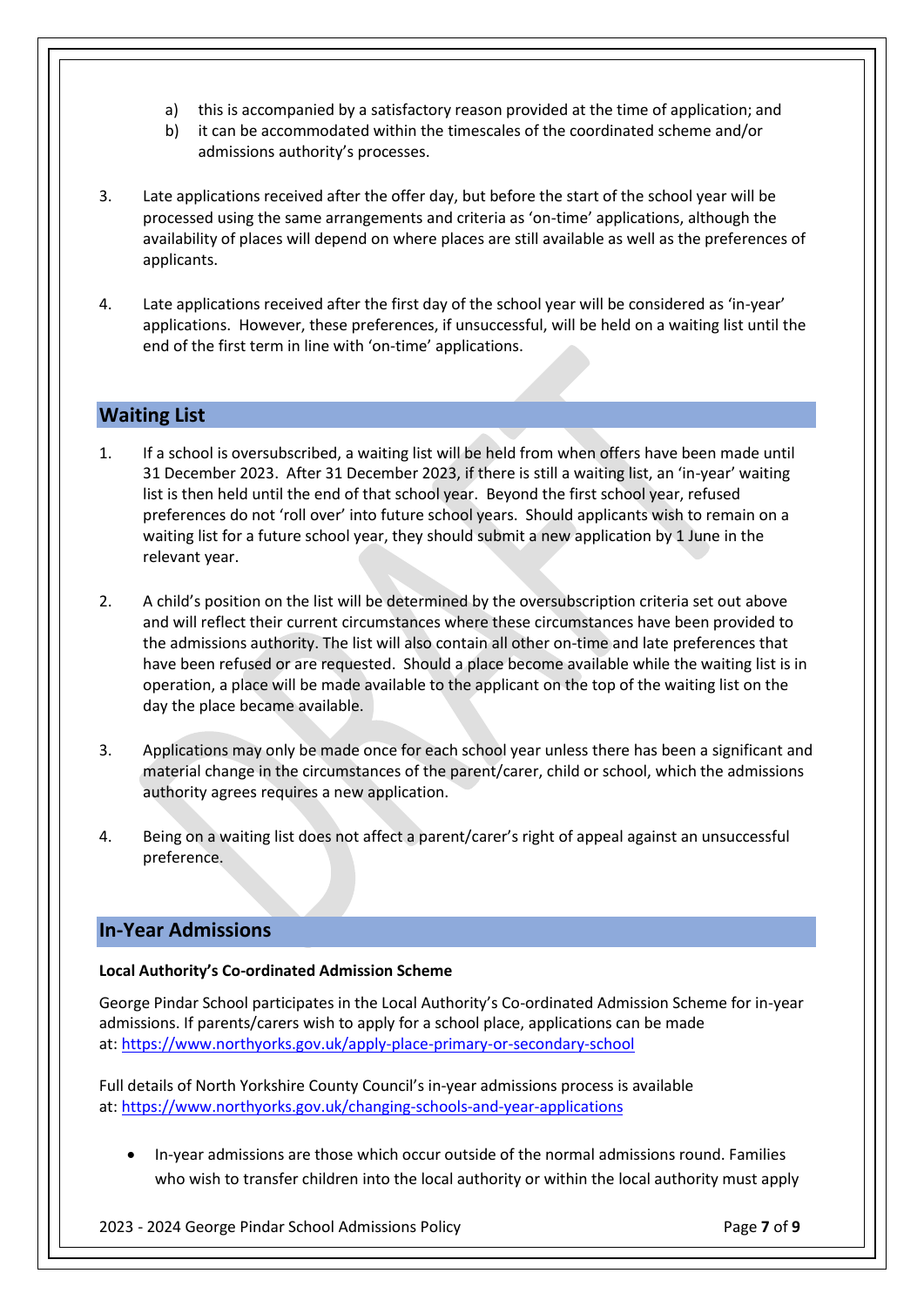through the LA.

- Once a parent has preferenced George Pindar School and a place has been offered the LA Admissions Office will contact the school with details of the admission.
- The Head of Year will contact the child's current school to gain information and data regarding attainment, reason for transfer and details of any special needs.
- Once the admission has been received, details will be passed on to the relevant Head of Year. The Headteacher/Principal may request further action regarding the admission or may wish to discuss the admission further with the LA.
- The Head of Year will make initial contact with the family and arrange a pre-admission meeting. This will involve a tour and a meeting to discuss George Pindar School's systems and procedures and any special arrangements. It may be appropriate for the Vice Principal or SENCo to be present at this meeting.
- Should the pre-admission meeting be deemed successful a date will be agreed for the student to attend an assessment session where assessments in English, Maths and Science will be completed. Heads of Faculty will allocate sets following the results of these tests.
- Following the assessments, an admission date will be set (this will normally be the next Monday). Should the pre-admission meeting be deemed un-successful the admission will be referred to the Headteacher/Principal.
- The child will be admitted once they have obtained George Pindar School uniform and school has received an Admission Form and all Declaration and Consent Forms. We should also normally receive a full student record from the previous school prior to admittance.
- The Head of Year will place the new student in a tutor group. The SENCo will arrange a Learning Passport, Teaching Assistant Support, intervention groups etc. (as appropriate).

# **In-Year Fair Access Protocol Admissions**

The IYFAP ensures that a collaborative group made up of representatives from local schools meet regularly to discuss the in-year transfer of students who have been excluded from another school, children who have challenging behaviour and those children who are transferring outside the normal admissions round and may find it difficult to secure a school place. From September 2020 this falls to the Locality Inclusion Panel.

The following are examples of children who may find it difficult to secure a school place and may be admitted through the IYFAP Locality Inclusion Panel:

- Children from the criminal justice system or Pupil Referral Units who need to be reintegrated into mainstream education;
- Children who have been out of education for 2 months or more;
- Children of Gypsies, Roma, Travellers, refugees and asylum seekers;